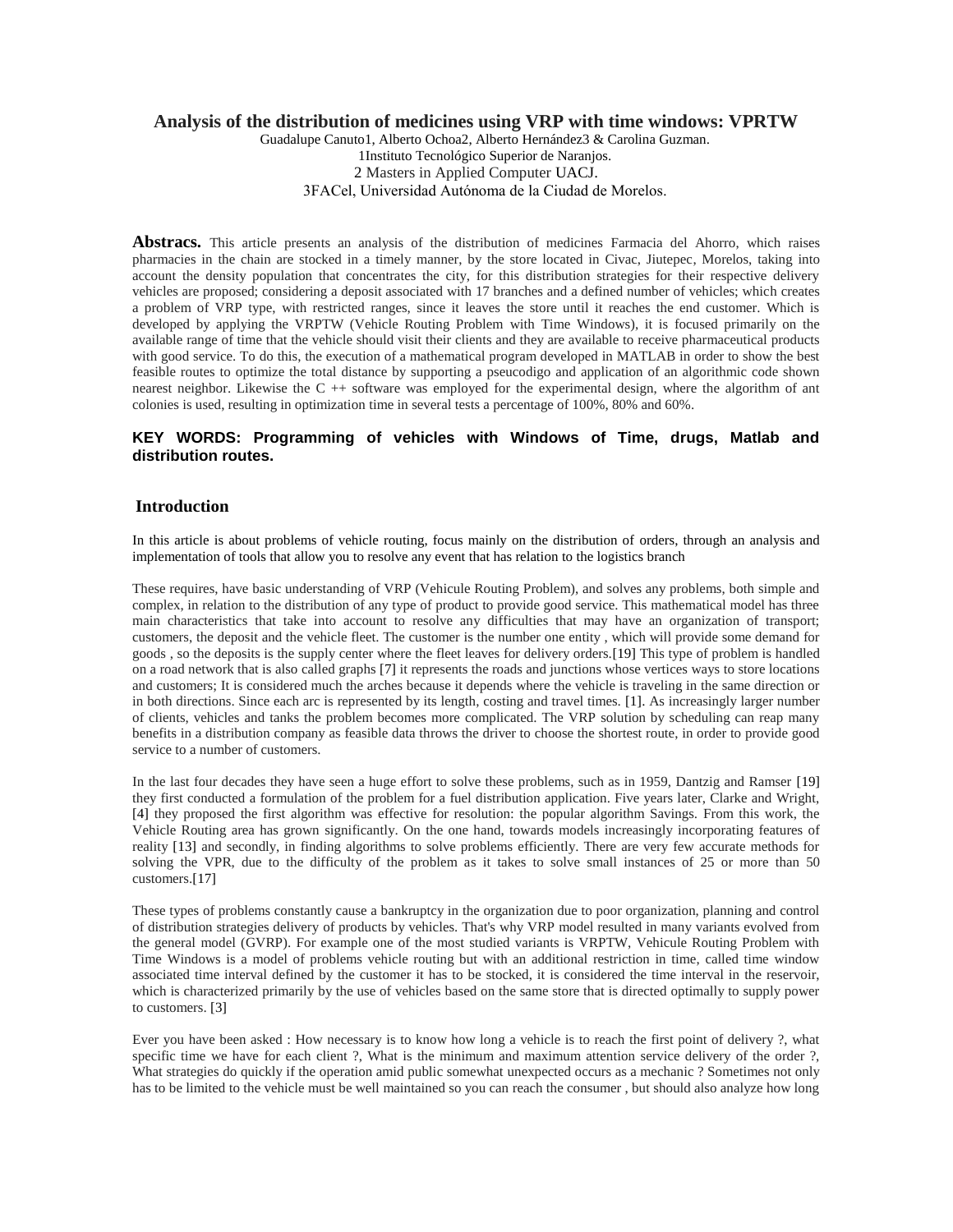the trip will take place approximately equally distance including possible obstacles , order quantity , type of goods to be transported . Likewise, the outlets have to visit and the cost incurred by this operation. [22]

But nevertheless , there are few organizations that the time to analyze the main parameters to properly take their logistics operations are taken ; perhaps some choose to hire an outside firm as a logistics consultant, who provide acceptable proposals for a better distribution in the market. Clear as everything you need to identify the market size to measure customer service [8]. Allowing better decisions to transportation to services or products with a high value of time, so you need to be delivered within a time window, to avoid generating high costs. [10] a clear example is when in supermarkets and / or distribution centers, may be that an earlier arrival involving greater vehicle waiting for care and lack of space for arranging cargo in it, or the lack of stock for which it charged.

For these types of vehicle routing problems it requires the use of combinatorial optimization. According to Diaz et al (1996) " A heuristic is a procedure to solve a well-defined using an intuitive approach optimization problem, where the structure of the problem is used intelligently to get a good solution " [16], They belong mostly to the NP-hard class whose complexity to solve is that it is not possible to construct in polynomial time algorithms that solve any instance of the problem so it takes effort reasonable computation. [15]

In recent years they have made the importance of developing algorithms based on heuristics as Metaheuristics; metauristicos are some of the simulated annealing (SA), Genetic algorithms, taboo search, memetic, Ant Systems (AS) or Ant colony [17]. Simulated annealing search and taboo start working from an initial known solution, and each iteration move from one solution to another in the same neighborhood until a given condition is met. In systems of ants in each iteration several solutions using information from previous iterations are created. According Taillard et al. (1998) said that the tabu search, and ant systems are methods that store information about the solutions found and used to find even better solutions [18]. These types of algorithms facilitates the operation of any problems to be solved by your code to make a good program that in times of seconds yields data that allows a more acceptable optics.

That is why every time you need the support of technology, because in a given time is funadamental the help of this tool and equipment easier everyday human life. This article describes a problem which is solved by applying the mathematical formulation that identifies the parameter of the problem is shown, themselves an algorithm that facilitates the development of results by choosing pseudocode or coding and programming is done in a software called Matlab based data to throw the bodies we have.

MATLAB is very useful mathematics, was initially developed by Cleve Moler between 1977 and 1984 as a teaching aid. The first version was written in Fortran , and since 1985 have been written in C.Creada order to resolve difficult situations that require computer systems, so it is originally created to perform numerical calculations with vectors and matrices, this software also is called Matrix Laboratory, it is composed of applications especially to carry out projects which are elevated mathematical calculations , so too , the graphical display thereof; such as , matrix computation , signal processing , numerical analysis and graphical visualization of the environment that is the problem.[2]

Tabi has specialized support program , called Toolboxes , which significaticvamente incorporads extend the number of functions in the main programs ; they cover practically almost all major areas in the world of engineering and simulation, among them the image processing toolbox , signal , robust control , statistical , financial analysis , math, symbolic networks neural networks , fuzzy logic, identification systems , dynamic systems simulation , among others.

Below describes the procedure for solving the problem, the code used; experimental design, designed to test the model on the network, considering different levels of routing and analysis of the results of the priebas made . At the end of this article is the outcome of the results, according to the problems.

### **Background.**

Farmacias Del Ahorro, is born in Tuxtla Chiapas, with the vision of being the best drugstore chain in the country through continuous improvement of technology and service offered to its customers, started operations in August 1991 Company, only 2 shops and 30 employees. In his 22 years have been distinguished by the consistency with their customers, it is number one in the marketing of pharmaceuticals. Today serves more than 769 own and 167 franchise pharmacies through six distribution centers located throughout the country. It also has more than 14,000 employees of which 700 work daily in one of its distribution centers. [25]

This company is characterized by having achieved their success because of several factors that can be a competitive organization, providing excellent customer service, maintaining a wide range of products, grant access to the customer through the location of its pharmacies, handle fair prices and ensuring the continuous development of its personnel. Also, its distribution strategy and intelligence of managers to take advantage of the crises that have occurred in the country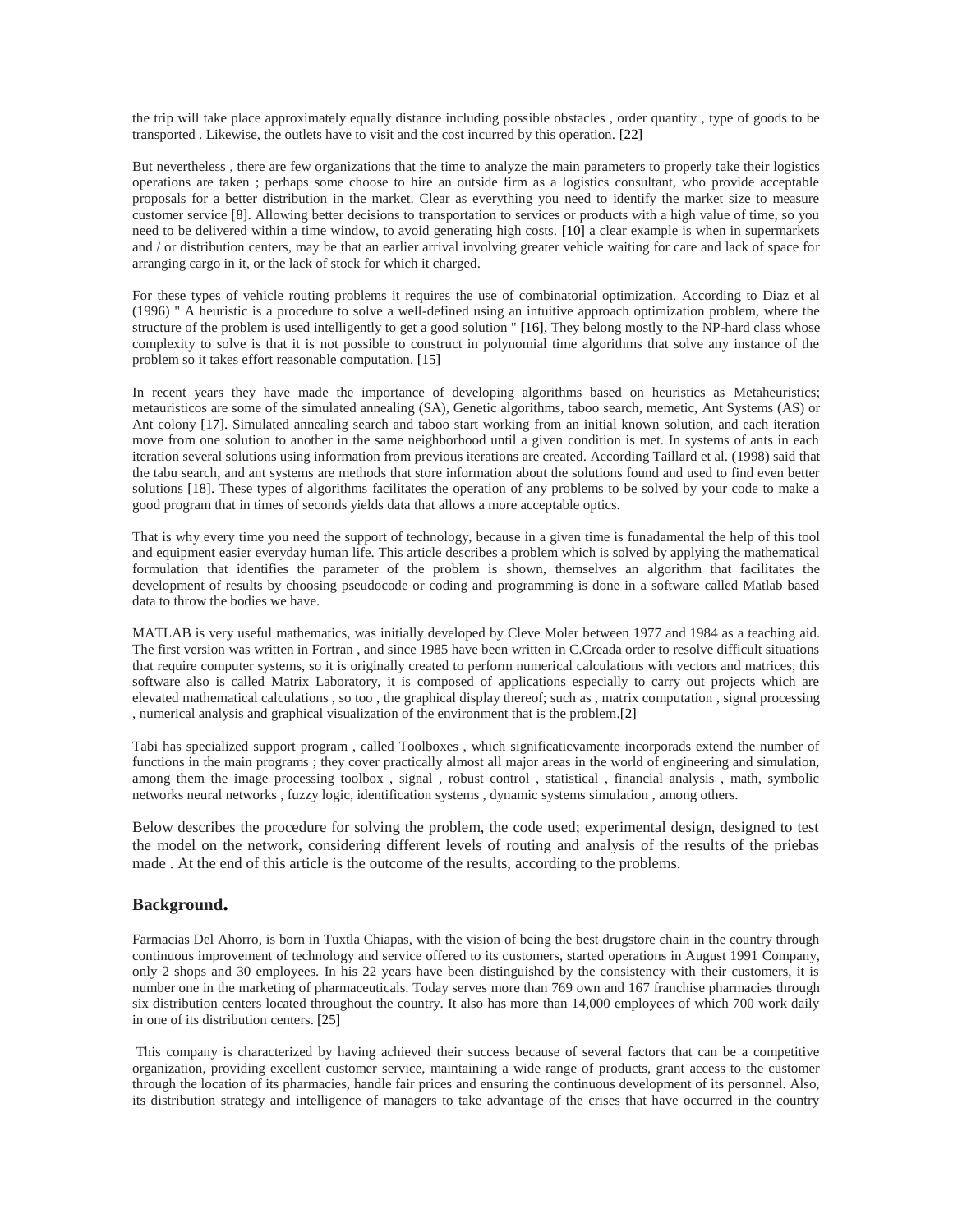taking them as opportunities to invest and innovate, have made Farmacias Del Ahorro a true icon to follow in the pharmaceutical industry. [26]. Today Farmacias del Ahorro distributed accurately and efficiently about 15 million pieces monthly to 967 pharmacies from its 6 distribution centers which, according to the service indicators, have placed the company as the best supplier of pharmacies group compared with major wholesale market presence.

It has been highlighted by the implementation of projects for evaluation 10 different platforms between ERP'sy WMS's, some variables considered were taken: technical and functional measurement application (RFP and RFI), demonstrations and tests implementation, analysis and investment costs, Base installed in Mexico in companies with a similar operation to ours, strong presence and representation in the Mexican market, professional experience of implementation, implementation methodology, positioning the application within the industry WMS according to analysts at software, and service levels offered hosteo scheme, etc. Also visit references to distribution centers and implemented the technology and operating with measurable results. Some benefits are an increase in the overall productivity of the operation, significant reduction of errors in the assortment. Vision, control and reliability in inventories. Establishment of specific metrics for employee benefits to them directly proportional to productivity. Reducing staff turnover by 90%, staff come to work motivated and satisfied return. Expiry dates and batch control in detail. 350 pieces were produced in the first year to 600 parts per hour range.

## **Description of the problem**

The franchise called Pharmacy Savings has identified the need to increase the level of customer satisfaction , because the competition has grown and is slowly influencing this company , which has been losing some customers since the service it provides; Added to this , more people tend to have a constantly growing at an average annual rate of 0.7 % ; ( Cuernavaca) which records the state of Morelos five municipalities concentrated more than half of the total state population ( 53.1 % ) , with a figure of 20.5 % , surpassed by the proportions of 20 municipalities in the state ; Cuernavaca be the first place where most of the population of Morelos is concentrated with a density of 365 168 inhabitants per km2 , according to INEGI 2010 [24]. Given this situation it is planned that the chain pharmacies have an assortment of medications at the right time, supplied by the warehouse located in Civac, Jiutepec, Morelos; for this distribution strategies for their respective delivery vehicles they are proposed; considering a deposit associated with 17 branches and a defined number of vehicles; which creates a problem of VRP type, with restricted ranges, since it leaves the store until it reaches the end customer. The vehicle is set based on expected travel times, customers and the demands that are emerging as the operating cycle progresses.

This problem involves the optimization of the total sum of the distances of each client, with restricted time windows.



 Figure 1: Map of Cuernavaca with the locations of pharmacies savings. Source [27] Google maps.

For development of this problem VRPTW model, which is explained more in detail is used.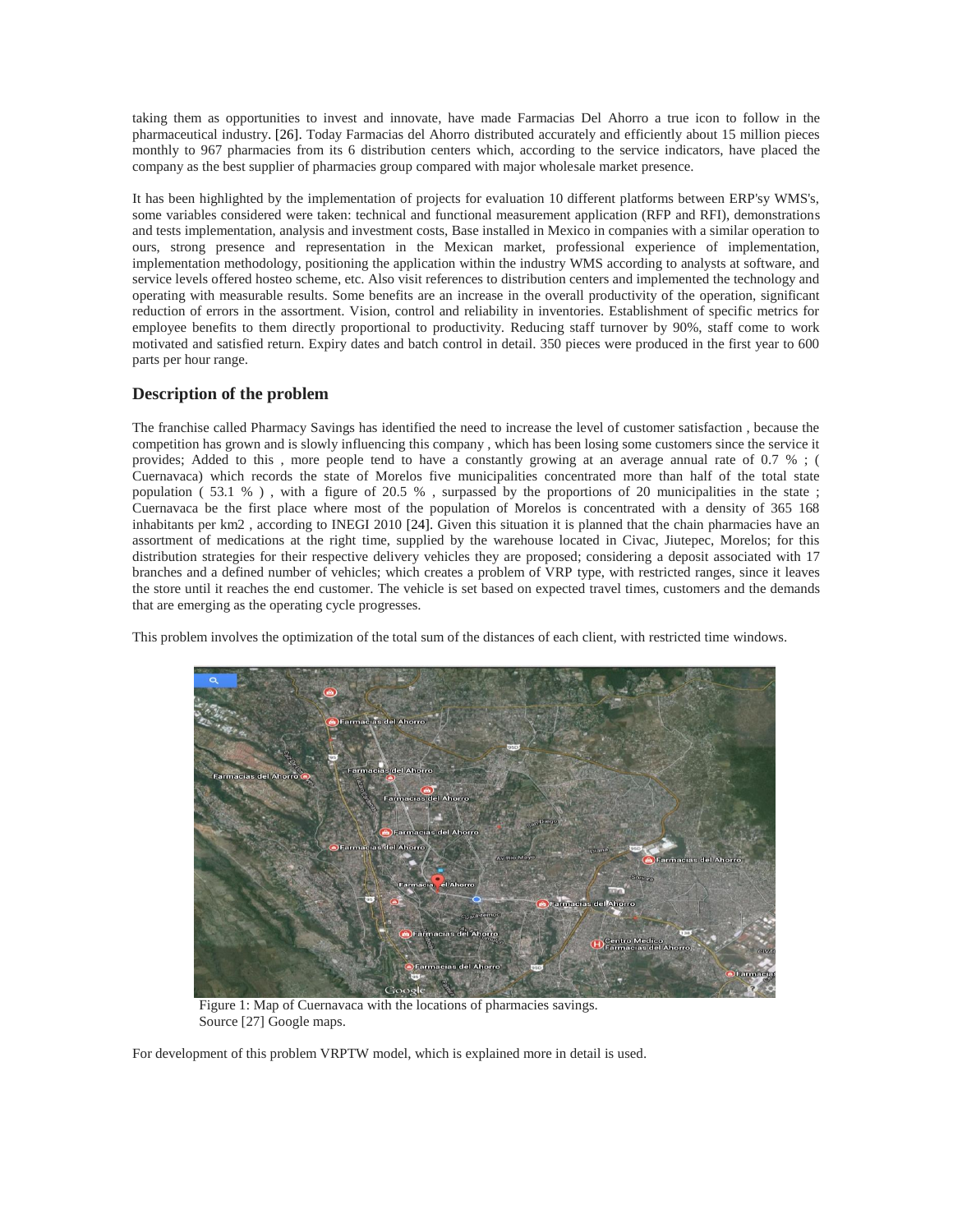#### **Operation VRPTW**

The variant of the problem, in addition to capacity, each client  $\mathcal{F}/\{0\}$  It has an associated time window  $[e_i, l_i]$  It is establishing a permitted service time for a vehicle to reach it and a time delay of service

 $s_i$ . If  $(i, j)$  It is an arc of the solution and  $t_i$  y  $t_j$  are arrival times to customers i y j, time windows mean that necessarily must be fulfilled  $t_i \leq l_i$  y  $t_i \leq l_i$ . On the other hand, if  $t_i < e_i$ , The vehicle then you'll have to wait until the client "open" and necessarily  $t_i = e_i + s_i + t_{ij}$ . Using the nodes 0 y n + 1 to represent the tank and the whole K, to represent the vehicles. [5, 6, 9, 12,14, 19].

- Target function that minimizes the overall travel time and the number of vehicles.

$$
\min \sum_{k \in K} \sum_{(i,j) \in E} C_{ij}^{k} x_{ij}^{k}
$$
\n
$$
\sum_{k \in K} \sum_{(i,j) \in E} C_{ij}^{k} x_{ij}^{k}
$$
\n
$$
\forall i \in V/(0, n+1)
$$
\n(2)

$$
s. a \sum_{k \in K} \sum_{i \in \Delta - \{i\}} x_{ij}^{k} = 1
$$
\n
$$
\sum_{j} x_{0j}^{k} = 1
$$
\n
$$
\forall i \in V / \{0.n+1\}
$$
\n
$$
\forall i \in N
$$
\n(2)\n
$$
\forall i \in N
$$

$$
\sum_{j \in \Delta + (i)} \sum_{k \in \Delta + (i)} x_{ij}^k - \sum_{j \in \Delta - (i)} x_{ij}^k = 0
$$
\n
$$
\forall k \in K, i \in V / \{0, n + 1\}
$$
\n(4)\n
$$
\forall k \in N
$$
\n(5)

$$
\sum_{\substack{i \in V/\{0, n+1\} + (i) \\ j \neq -1}} d_i - \sum_{j \in \Delta + (i)} x_{ij}^k \le q^k
$$
\n
$$
\forall k \in N
$$
\n
$$
\forall j, j \in V/\{0, n+1\}, k \in K
$$
\n(5)

$$
e_i \le y_j^k \le l_i \qquad \qquad \forall i \in V / \{0, n+1\}, k \in K \tag{7}
$$

$$
\forall (i,j) \in E, k \in K \tag{8}
$$

$$
\mathcal{Y}_j^k \ge 0 \qquad \qquad \forall i, j \in V / \{0, n+1\}, k \in K \tag{9}
$$

The variables  $x_{ij}^k$  Indicate if the arc  $(i, j)$  It is traversed by the vehicle K. The variables  $y_{ij}^k$  Indicates the time of arrival to the customeri when it is visited by the vehicle K (If the customer is not visited by that vehicle the value of the variable does not make sense).

The aim of the function (1) is the total cost of the routes. The restriction (2) indicates that all clients must be visited. Restrictions, (4) y (5) determine what each of the companies  $k \in K$  Moves a way of 0 a  $n + 1$ . The capacity of each vehicle is imposed on (6). Where M is a large enough constant, the restriction ensures that if a vehicle  $(7)$  K travels of i at j, j You cannot come before  $y_i + s_i + t_{ii}^k$ , and also act as restrictions eliminated by sub-tours. Finally, the restriction (8) it is understood by limits of the time window. [20]

### **Algorithm a close neighbor.**

 $x_{i}^{k}$ 

This algorithm was used because it looks for a solution supported by the closeness of two nodes or immediate customers; the heuristics of the nearest neighbor, uses a measurement which makes a weighted balance between the geographical proximity of the customers and the travel time respective from one node to another. One of its advantages is that searches for an approximation, i.e. a client that is near, but does not imply feasibility in terms of time, and this is the reason that the cost of the path to the insert a client makes a balance between these two parameters, and assigns the customers to the path by giving priority to those whose "balance" is less than [9, 14].

If you have a path  $(0, \ldots u_i, 0)$ , the cost of inserting the defined customer then  $u_i$  of the path as:

 $c_{ij=\delta_1 d_{ij} + \delta_2 T_{ij} + \delta_3 V_{ij}, \delta_1 + \delta_2 + \delta_3 = 0$  $T_{ij} = W_i - (w_i + \delta_i)$  $V_{ij} = b_i - (w_i + \delta_i + t_{ij})$ 

Where the parameters  $\delta_1 + \delta_2 + \delta_3$  are non-negative and added 1

 $d_{ij}$  Represents the distance that exists between two nodes and measured its geographic proximity. The value of  $T_{ij}$  It shows the difference between the time of commencement of service  $j$  and the end of service  $i$ , measuring the proximity of customers; thus minimizing the shortest travel time and delay between two clients. In change  $V_{ij}$  calculates the difference between the arrival time *j* (not including the wait) and last time that you could get to that client. This prioritizes customers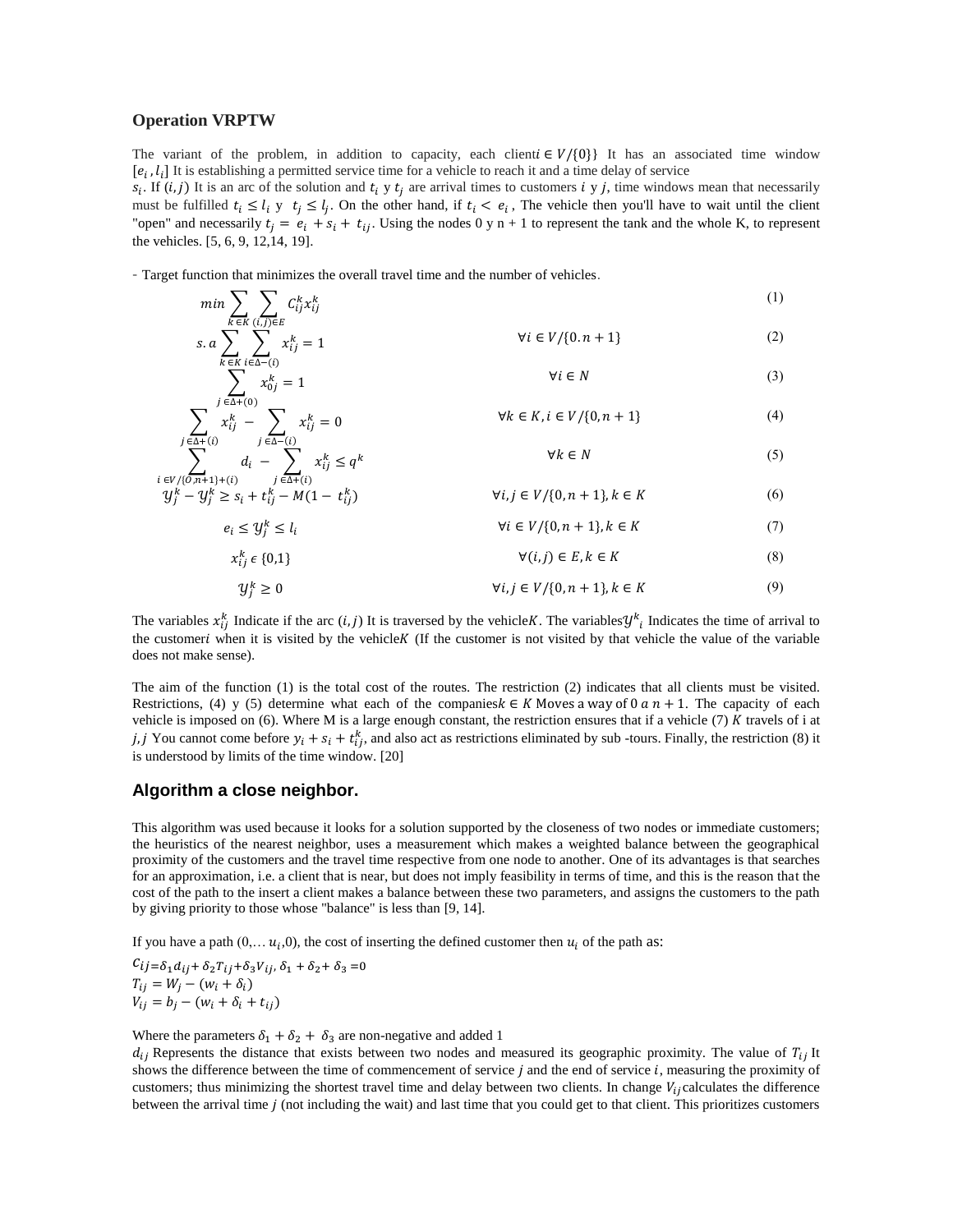to insert considering the difference of time later to serve the customer j. Values  $\delta_1$ ,  $\delta_2$  and  $\delta_3$ , they give different results, according wing perspective you want to give to the model. If you look insert customers on routes minimizing its proximity, less value is given to  $\delta_1$ . If customers are prioritized because of its proximity, lower values  $\delta_2$ , heuristics form allows routes with lower values of time and distance. When there are clients with service time later, its location, the coefficient  $\delta_3$ , should be less for the service to ensure no other clients clientes. When to insert into the current path, it creates a new one until all clients are visited. [14]

#### **Instances**

The instances are associated with characteristics of the problem and the approach used in specific run or a modelo.En The following table details the first 17 branches Pharmacy Savings shown; X, Y are the geographical coordinates of franchises; "d" It is the demands associated with each customer; ai with the beginning and end of the time windows, "bi" It represents the window width; "Si" service time.

|                             | X  | Y  | d                | ai               | bi   | si       |  |
|-----------------------------|----|----|------------------|------------------|------|----------|--|
| 1                           | 91 | 65 | $\boldsymbol{0}$ | $\boldsymbol{0}$ | 1236 | $\theta$ |  |
| $\sqrt{2}$                  | 45 | 68 | 10               | 912              | 967  | 90       |  |
| $\ensuremath{\mathfrak{Z}}$ | 55 | 89 | 30               | 825              | 870  | 90       |  |
| $\overline{4}$              | 42 | 33 | 10               | 65               | 146  | 90       |  |
| 5                           | 42 | 45 | 10               | 727              | 782  | 90       |  |
| 6                           | 38 | 32 | 10               | 15               | 67   | 90       |  |
| $\tau$                      | 34 | 14 | 20               | 621              | 702  | 90       |  |
| 8                           | 38 | 19 | 20               | 170              | 225  | 90       |  |
| 9                           | 48 | 54 | 20               | 255              | 324  | 90       |  |
| 10                          | 58 | 58 | 10               | 534              | 605  | 90       |  |
| 11                          | 35 | 28 | 10               | 357              | 410  | 90       |  |
| 12                          | 58 | 97 | 10               | 448              | 505  | 90       |  |
| 13                          | 59 | 65 | 20               | 652              | 721  | 90       |  |
| 14                          | 50 | 23 | 30               | 30               | 92   | 90       |  |
| 15                          | 49 | 36 | 10               | 567              | 620  | 90       |  |
| 16                          | 55 | 30 | 40               | 384              | 429  | 90       |  |
| 17                          | 55 | 84 | 40               | 475              | 528  | 90       |  |

Table 1: Input data according to branches.

Source: Modified data.

### **Programming in Matlab.**

It was taken as reference the below psecodigo Close Neighbor to walk the Matlab program, which the software reads it and gives results through execution according wing programming. [2, 14,21]

### **Pseucódigo.**

Generating the first solution (x) Make  $X'$ = Structured neighborhood  $(\sigma)$  $If (f(X') < f(X)$  then  $X' =$  Best solution found  $X'$  $End = Yes$ While end stop criterion

To carry out this program, we immediately gives an interface where you can destinguir optimizing routes and total distances incurred according to the total branch that has the franchise of Pharmacy savings in Cuernavaca, Morelos. So it is stocked by the store located in Civac, in the municipality of Jiutepec, Morelos state.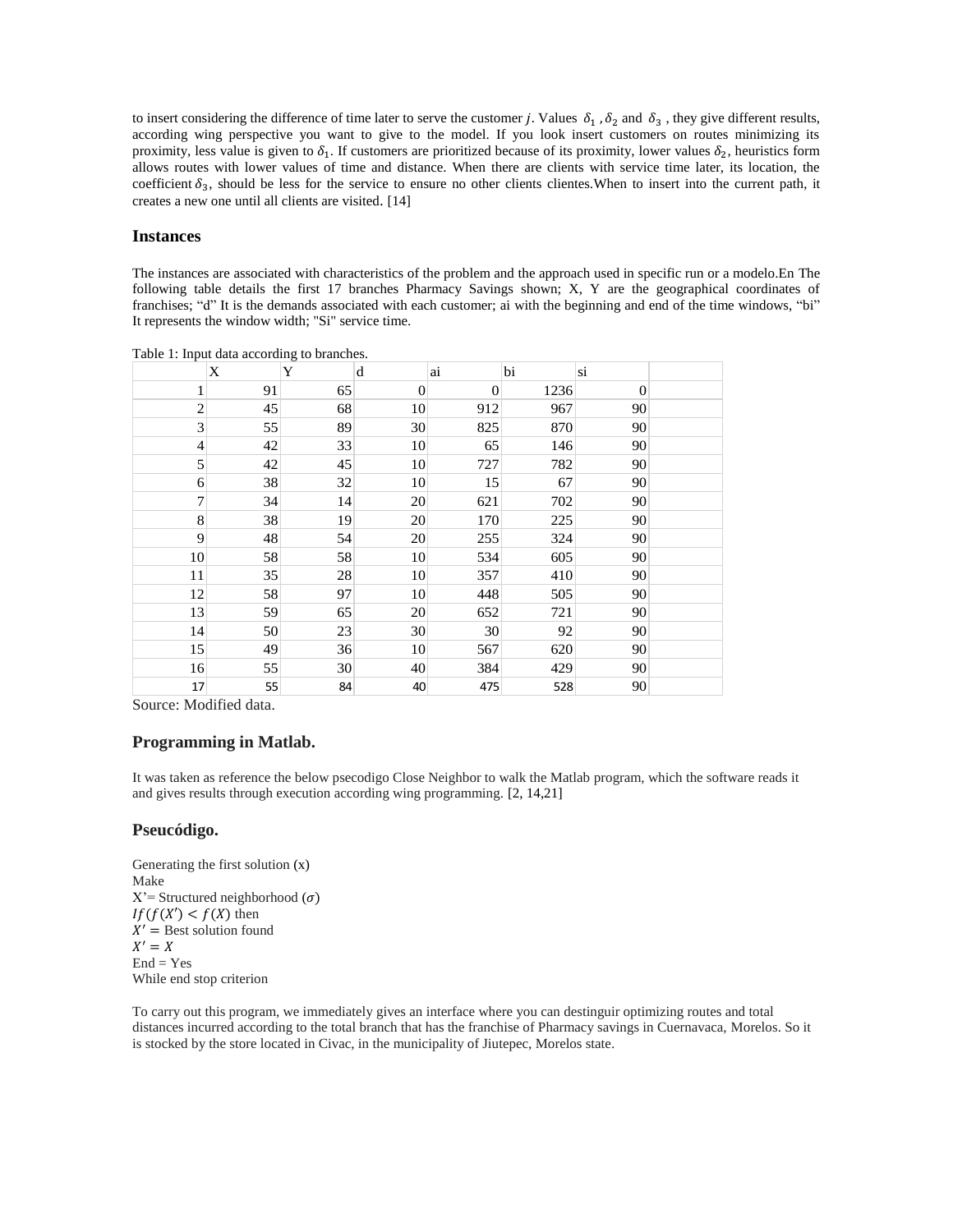

Figure 2: Image thrown in Matlab. Source: Software Matlab.

Table 2: Analysis of the results of the number of routes.

| Route.                      |           | Pharmacy |                |       |   |       | <b>Total Demand</b> |
|-----------------------------|-----------|----------|----------------|-------|---|-------|---------------------|
|                             |           | Bi-ai    |                | Bi-ai |   | Bi-ai |                     |
| 1                           | 14        | 62       | 8              | 55    |   |       | 50                  |
| $\overline{2}$              | 9         | 69       | 16             | 45    | 7 | 69    | 80                  |
| 3                           | 15        | 53       | 17             | 53    |   |       | 50                  |
| $\overline{4}$              | 4         | 81       | 11             | 53    |   |       | 20                  |
| 5                           | 6         | 55       |                |       |   |       | 10                  |
| 6                           | 10        | 52       | 5              | 55    | 3 | 45    | 50                  |
| $\overline{7}$              | 13        | 69       | $\overline{c}$ | 55    |   |       | 30                  |
| 8                           | 12        | 57       |                |       |   |       | 10                  |
| Total distance              | 1040.8714 |          |                |       |   |       |                     |
| Total number of<br>vehicles | 8         |          |                |       |   |       |                     |

Source: own preparation.

.

According to the program interface thrown 8 vehicles shown, which was determined according to the program, based wing capacity of the total demand for each route and volume weight a vehicle can be conditioned; Likewise the length of service can be distinguished by the difference of the time interval from start to end that is within the range of a service. This design is considered distribution agreement as long as each branch is acquiring in the duration of the discharge of pharmaceutical products with a certain margin service available

### **Pseucódigo of ant colonies.**

The problems of routes and optimization are perfectly suited to the use of algorithms based on ant colony. [23]

Procedure AS ( ) Initialize parameters While condition do Inicializar\_New ant ( ) While state  $\leq$  state\_end For each\_arc\_possible\_ motion Calculate probalididad\_election end\_for Next\_position = politics\_decision Lista\_Positions =+ Next\_position **End\_While**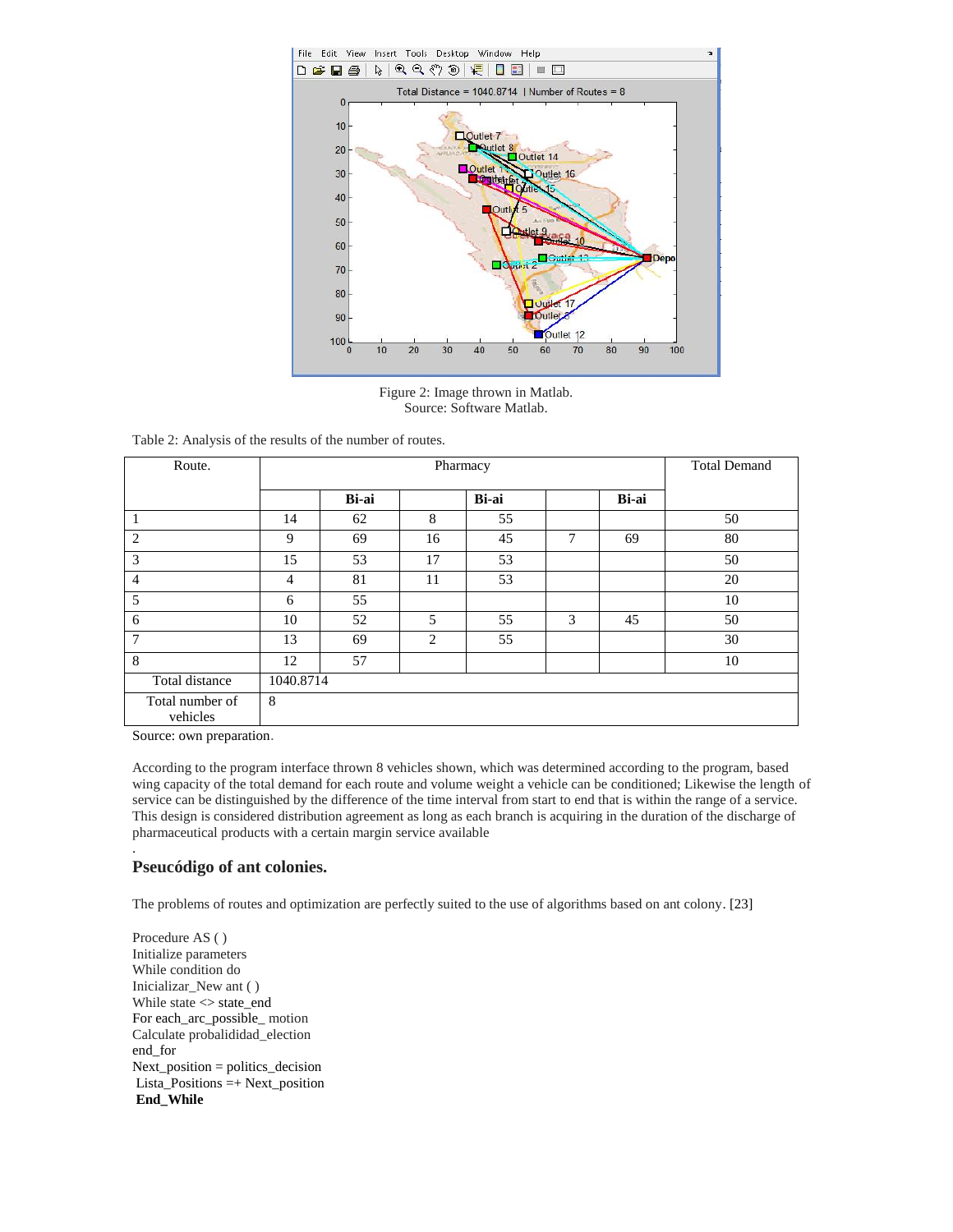Realize\_ Evaporation Tank \_ Pheromone (list\_ position) **End\_While End\_** procedure

## **Design of Experiments**

The aim of making the design of experiment is to find the values of beta, rho and the percentage of ants. It took the instance of 17 data, i.e. the branches that must be managed as evidence in 10 races.

Table 3: Experiments 10 runs.

Table 3.1 17 Branches

60 % ants

 $Beta = 1$ 

| $Rho = 0.9$     |           |         | $Rho = 0.95$   |           |         |
|-----------------|-----------|---------|----------------|-----------|---------|
| Race number     | Iteration | Result  | Race number    | Iteration | Result  |
| $\overline{1}$  | 204       | 296.758 |                | 102       | 301.78  |
| 2               | 68        | 308.815 | 2              | 51        | 297.561 |
| $\mathcal{Z}$   | 408       | 300.105 | 3              | 170       | 296.758 |
| $\overline{4}$  | 136       | 304.44  | $\overline{4}$ | 799       | 294     |
| $\overline{5}$  | 119       | 293.054 | 5              | 119       | 301.956 |
| -6              | 68        | 296.758 | 6              | 68        | 304.44  |
| $7\overline{ }$ | 102       | 313.829 | $\mathcal{I}$  | 204       | 301.78  |
| -8              | 595       | 297.636 | 8              | 255       | 300.105 |
| -9              | 255       | 294.61  | 9              | 85        | 296.758 |
| 10              | 102       | 299.577 | 10             | 153       | 308.815 |

| Table 3.2      |           |         |
|----------------|-----------|---------|
| 17 Branches    |           |         |
| 60 % ants      |           |         |
| $Beta = 1$     |           |         |
| $Rho = 0.95$   |           |         |
| Race number    | Iteration | Result  |
|                |           |         |
| 1              | 102       | 301.78  |
| 2              | 51        | 297.561 |
| 3              | 170       | 296.758 |
| $\overline{4}$ | 799       | 294     |
| 5              | 119       | 301.956 |
| 6              | 68        | 304.44  |
| 7              | 204       | 301.78  |
| 8              | 255       | 300.105 |
| 9              | 85        | 296.758 |
| 10             | 153       | 308.815 |

### Tabla 3.3 17 Branches

60% Ants

Beta=5  $Rho=0.9$ 

| $1 \times 10^{-6}$ |           |         | $1\text{M1}0 - 0.75$          |           |         |
|--------------------|-----------|---------|-------------------------------|-----------|---------|
| Race number        | Iteration | Result  | Race number                   | Iteration | Result  |
|                    | 170       | 298.461 |                               | 289       | 299.021 |
| 2                  | 136       | 300.105 | $\mathfrak{D}_{\mathfrak{p}}$ | 561       | 300.105 |
| $\mathcal{R}$      | 85        | 294.61  |                               | 85        | 305.794 |
| $\overline{4}$     | 153       | 306.747 |                               | 1122      | 296.758 |
|                    | 238       | 290.912 |                               | 119       | 293.13  |
| -6                 | 51        | 308.419 | 6                             | 629       | 290.311 |
|                    | 374       | 290.311 |                               | 187       | 290.311 |
| -8                 | 51        | 301.78  | 8                             | 102       | 310.846 |
| -9                 | 85        | 305.133 | 9                             | 85        | 301.78  |
| 10                 | 102       | 300.105 | 10                            | 34        | 294.818 |

| Tabla 3.4<br>17 Branches |
|--------------------------|
| $60\%$ Ants              |
| $Beta=5$                 |
| $Rho=0.95$               |
| Race number              |
|                          |

| 1990 119111001 |      |         |
|----------------|------|---------|
| 1              | 289  | 299.021 |
| $\overline{c}$ | 561  | 300.105 |
| 3              | 85   | 305.794 |
| 4              | 1122 | 296.758 |
| 5              | 119  | 293.13  |
| 6              | 629  | 290.311 |
| $\overline{7}$ | 187  | 290.311 |
| 8              | 102  | 310.846 |
| 9              | 85   | 301.78  |
| 10             | 34   | 294.818 |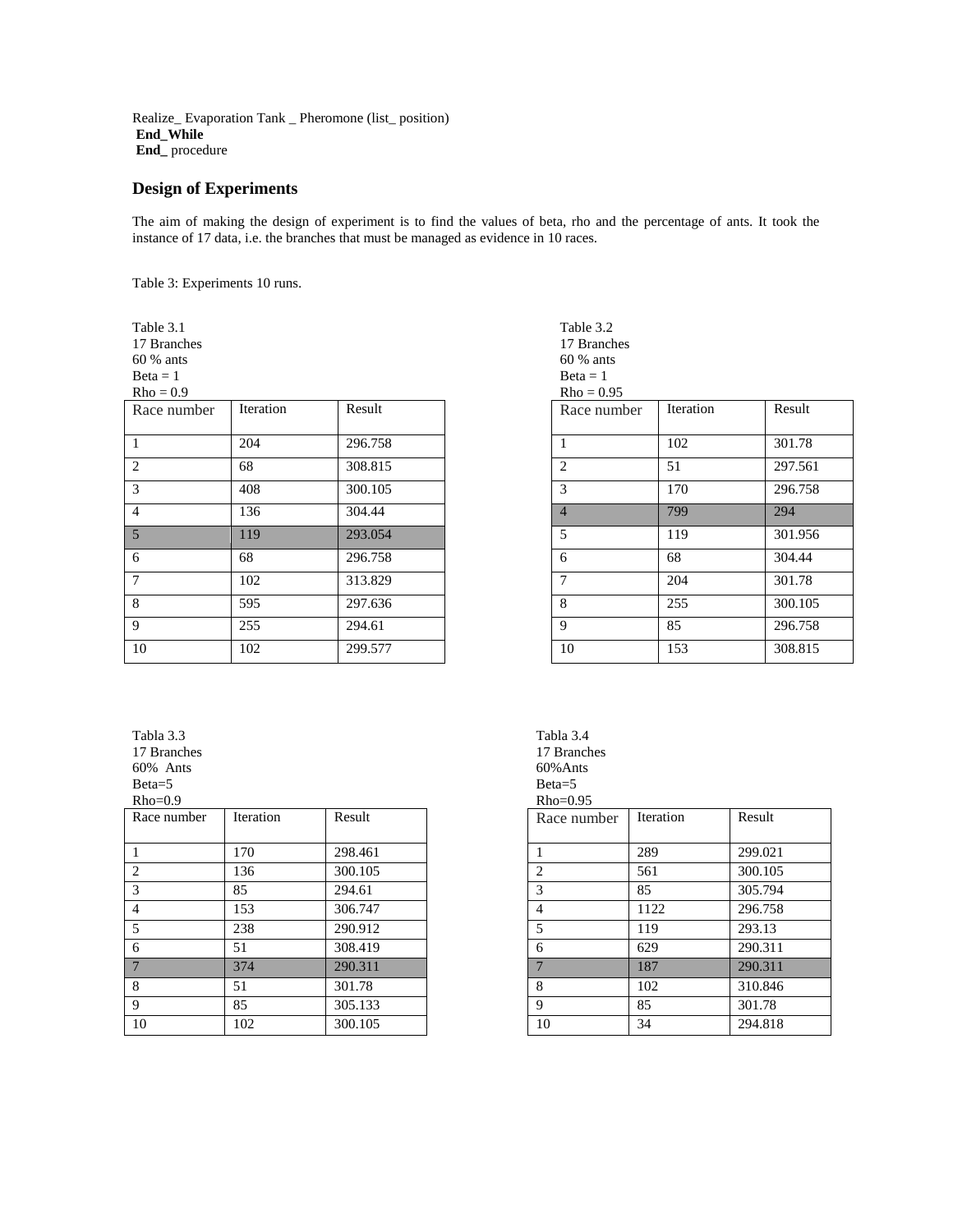Table 3.5 17 Branches 80% Ants Beta=1  $Rho=0.9$ 

| Race number    | Iteration | Result  | Race number | Iteration | Result  |
|----------------|-----------|---------|-------------|-----------|---------|
|                |           |         |             |           |         |
|                | 102       | 290.311 |             | 272       | 306.159 |
| 2              | 867       | 300.105 |             | 136       | 299.021 |
| 3              | 119       | 304.163 |             | 136       | 311.736 |
| $\overline{4}$ | 119       | 296.758 |             | 102       | 314.304 |
| 5              | 204       | 304.612 |             | 595       | 308.815 |
| 6              | 527       | 299.021 |             | 221       | 290.311 |
|                | 85        | 300.105 |             | 102       | 298.461 |
| 8              | 119       | 294.61  | 8           | 68        | 306.241 |
| 9              | 68        | 296.758 | Q           | 119       | 298.461 |
| 10             | 51        | 304.936 | 10          | 51        | 296.758 |

Table 3.7 17 Branches 80% Ants Beta=5

 $Rho=0.9$ 

| Race number | Iteration | Result  | Race number                   | Iteration | Result  |
|-------------|-----------|---------|-------------------------------|-----------|---------|
|             | 85        | 301.78  |                               | 119       | 311.736 |
| 2           | 221       | 294.818 | $\mathfrak{D}_{\mathfrak{p}}$ | 102       | 296.758 |
| 3           | 153       | 290.311 | $\mathcal{F}$                 | 119       | 296.423 |
| 4           | 408       | 294.818 | 4                             | 119       | 300.105 |
|             | 136       | 299.021 | 5                             | 136       | 312.985 |
| 6           | 170       | 296.758 | 6                             | 102       | 297.449 |
| ⇁           | 51        | 308.815 |                               | 170       | 290.311 |
| 8           | 68        | 293.498 | 8                             | 391       | 301.956 |
| 9           | 255       | 301.84  | 9                             | 748       | 290.311 |
| 10          | 731       | 310.219 | 10                            | 136       | 308.815 |

Table 3.9 17 Branches

100% Ants

Beta=1

 $Rho=0.9$ 

| Race number    | Iteration | Result  | Race number | Iteration | Result  |
|----------------|-----------|---------|-------------|-----------|---------|
|                |           |         |             |           |         |
|                | 102       | 307.035 |             | 170       | 306.159 |
| 2              | 187       | 296.758 |             | 289       | 299.021 |
| 3              | 102       | 299.021 |             | 136       | 300.105 |
| $\overline{4}$ | 119       | 308.815 |             | 255       | 300.105 |
| .5             | 187       | 300.105 |             | 170       | 290.311 |
| -6             | 1292      | 316.292 | 6           | 544       | 297.449 |
|                | 238       | 300.105 |             | 153       | 301.956 |
| 8              | 136       | 300.105 | 8           | 272       | 296.758 |
| 9              | 119       | 290.311 | 9           | 102       | 311.39  |
| 10             | 85        | 307.892 | 10          | 170       | 308.419 |

Table 3.6 17 Branches 80% Ants Beta=1

 $Rho=0.95$ 

| Race number    | Iteration | Result  |
|----------------|-----------|---------|
|                |           |         |
| 1              | 272       | 306.159 |
| $\overline{c}$ | 136       | 299.021 |
| 3              | 136       | 311.736 |
| 4              | 102       | 314.304 |
| 5              | 595       | 308.815 |
| 6              | 221       | 290.311 |
| 7              | 102       | 298.461 |
| 8              | 68        | 306.241 |
| 9              | 119       | 298.461 |
| 10             | 51        | 296.758 |

Table 3.8 17 Branches 80% Ants Beta=5 Rho=0.95

| Iteration | Result  |
|-----------|---------|
|           |         |
|           | 311.736 |
| 102       | 296.758 |
| 119       | 296.423 |
| 119       | 300.105 |
| 136       | 312.985 |
| 102       | 297.449 |
| 170       | 290.311 |
| 391       | 301.956 |
| 748       | 290.311 |
| 136       | 308.815 |
|           | 119     |

| Table 3.10<br>17 Branches<br>100% Ants<br>$Beta=1$<br>$Rho=0.95$ |                  |         |
|------------------------------------------------------------------|------------------|---------|
| Race number                                                      | <b>Iteration</b> | Result  |
| 1                                                                | 170              | 306.159 |
| 2                                                                | 289              | 299.021 |
| 3                                                                | 136              | 300.105 |
| $\overline{4}$                                                   | 255              | 300.105 |
| 5                                                                | 170              | 290.311 |
| 6                                                                | 544              | 297.449 |
| 7                                                                | 153              | 301.956 |
| 8                                                                | 272              | 296.758 |
| 9                                                                | 102              | 311.39  |
| 10                                                               | 170              | 308.419 |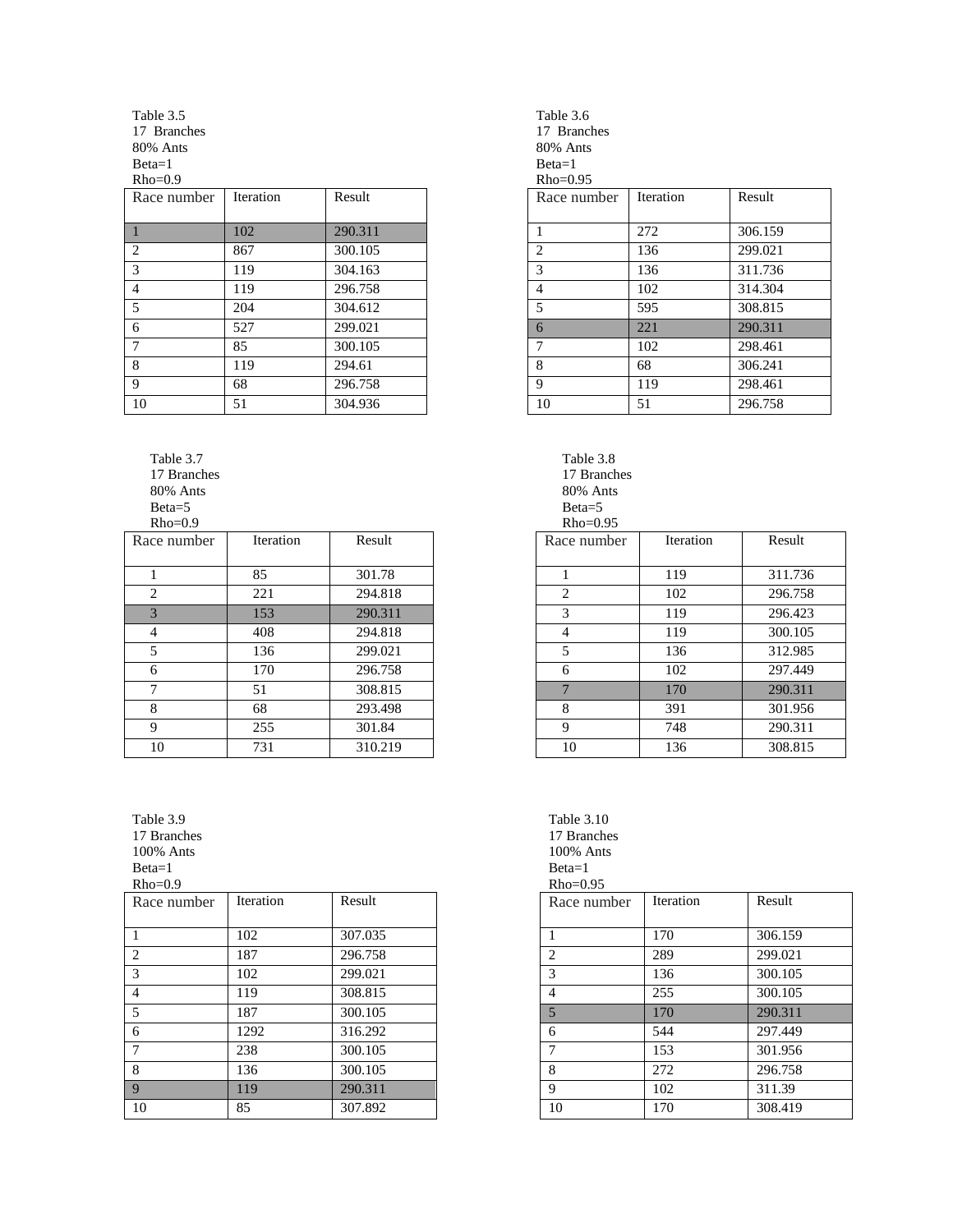Table 3.11 17 Branches 100% ants  $Beta = 5$  $Rho = 0.9$ 

| Race number    | iteration | Result  | Race number | iteration | Result  |
|----------------|-----------|---------|-------------|-----------|---------|
|                | 442       | 294.818 |             | 34        | 299.021 |
| 2              | 187       | 296.758 | 2           | 34        | 299.21  |
| 3              | 102       | 299.021 | 3           | 629       | 294.818 |
| $\overline{4}$ | 1275      | 294.818 | 4           | 119       | 299.021 |
| 5              | 374       | 293.13  | 5           | 85        | 294.818 |
| 6              | 799       | 294.818 | 6           | 238       | 294.818 |
| 7              | 255       | 299.021 |             | 68        | 294.818 |
| 8              | 34        | 294.818 | 8           | 153       | 290.311 |
| 9              | 527       | 294.818 | 9           | 884       | 294.818 |
| 10             | 680       | 294.818 | 10          | 187       | 294.818 |

| Table 3.12   |
|--------------|
| 17 Branches  |
| 100% ants    |
| $Beta = 5$   |
| $Rho = 0.95$ |

| Race number    | iteration | Result  |
|----------------|-----------|---------|
| 1              | 34        | 299.021 |
| $\overline{2}$ | 34        | 299.21  |
| 3              | 629       | 294.818 |
| $\overline{4}$ | 119       | 299.021 |
| 5              | 85        | 294.818 |
| 6              | 238       | 294.818 |
| $\overline{7}$ | 68        | 294.818 |
| 8              | 153       | 290.311 |
| 9              | 884       | 294.818 |
| 10             | 187       | 294.818 |

The rows that are highlighted in gray in each table represent the optimal values of time that a vehicle can travel to their respective distribution of pharmaceutical products in different locations is each branch of the city of Cuernavaca, Morelos. Then the results table summarized in this experiment of 120 samples with 17 pharmacies instance savings as shown

| $1000 - 7.$ Dammar $\gamma$ or experiment.<br>% Ant | Beta | Rho              | Iteration | Results |
|-----------------------------------------------------|------|------------------|-----------|---------|
| 60                                                  |      | 0.9              | 119       | 293.054 |
| 60                                                  |      | 0.95             | 799       | 294     |
| 60                                                  |      | 0.9              | 153       | 290.311 |
| 60                                                  | 5    | 0.95             | 374       | 290.311 |
| 80                                                  |      | 0.9              | 102       | 290.311 |
| 80                                                  |      | 0.95             | 221       | 290.311 |
| 80                                                  |      | 0.9              | 153       | 290.311 |
| 80                                                  | 5    | 0.95             | 170       | 290.311 |
| 100                                                 |      | 0.9              | 119       | 290.311 |
| 100                                                 |      | 0.95             | 170       | 290.311 |
| 100                                                 | 5    | 0.9 <sup>°</sup> | 34        | 294.818 |
| 100                                                 | 5    | 0.95             | 153       | 290.311 |

Table 4: Summary of experiment.

Source: Own Preparation.

The first column shows the percentage of ants, the values used were:

60 % ant =  $10.2$ 80 % ant = 13.6  $100\% = 17$  ants

The results show marked up the best of all experiments performed. Based on these results it was found that the best values for beta, rho and the percentage of ants are:

 $Beta = 1$  $Rho = 0.9$ Percentage ant = 100

This indicates that the result that was found in the iteration 290 311 119 is the most optimal for the distribution of orders to the different positions of the Pharmacy Savings time. This is not considered, gasoline or traffic.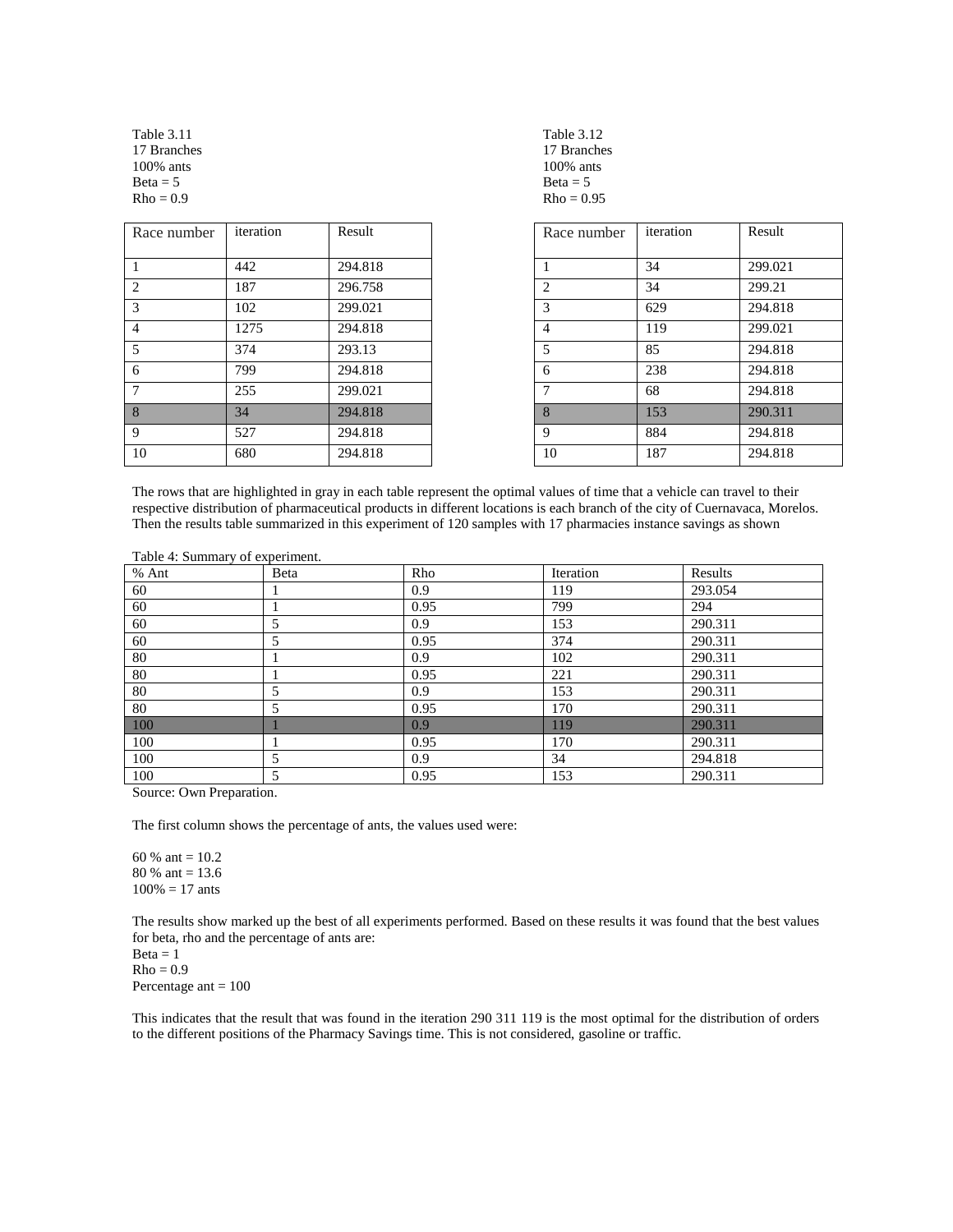# **Conclusions and future work.**

When performing this article was achieved to obtain the optimization of routes, distance and time of the 17 franchises Pharmacy Savings, which is supplied by the distribution center Civac, Jiutepec, Morelos. Everything was achieved thanks to computer systems, and that the best results of the distances and time was obtained, using the codes with their respective programming in Matlab and C ++. With the use of nearest neighbor algorithms and the Ant Colony, yielded data that allowed approximate make a better decision when the distribution of pharmaceutical products.

An analysis of the interface Matlab program courage, according to 8 routes shown on the map of the city of Cuernavaca, Morelos was made. Where he was identified, that all depends on the algorithm that is being applied, so also the capacity, the distance of Pharmacy Savings suscursal another. Apart based on data and agree on the problem, there is a window of time when the vehicle reaches the customer and this begins to provide service in a time interval, as this depends on the amount of the order to supply and all customer.

Future work is appropriate to continue studying more problems relating to time window, since it will allow companies of any business twist and especially distributors to measure the travel time, the start time and end of the service, so same time planning service that is available to every customer.

### **Acknowledgements.**

This work is done with the support of advisers Dr. Alberto Ochoa and Dr. Alberto Hernandez. Of the Autonomous University of the State of Morelos. Posible do make this article, so also for the patience they had us and especially gave us guidance on how to deliver a good job.

Also I thank the Instituto Tecnologico Superior Naranjos; Teachers, Carreraen Head of Engineering in Logistics, administrative and academic; for the support that I give me to take this course in scientific transcuro summer vacation.

My family, my mother, my brothers, my sister and my uncle, for his great moral support, were aware of me, of my work, he encouraged me to go ahead.

Amis friends, Belem, Jessica, Erika, Sergio, Marisa, Hector and Diana who always gave me encourage you not to get depressed, frustrated not to not block me of not knowing how to develop this article, always a word of admiration, a joke, a phrase made me raise the desire to move forward.

Amis fellow summer, that although not initially entediamos the goal, we work together, and with the support of everyone we could achieve each item regardless of the problems. Erik, Marlen, Fernando and Ricardo.